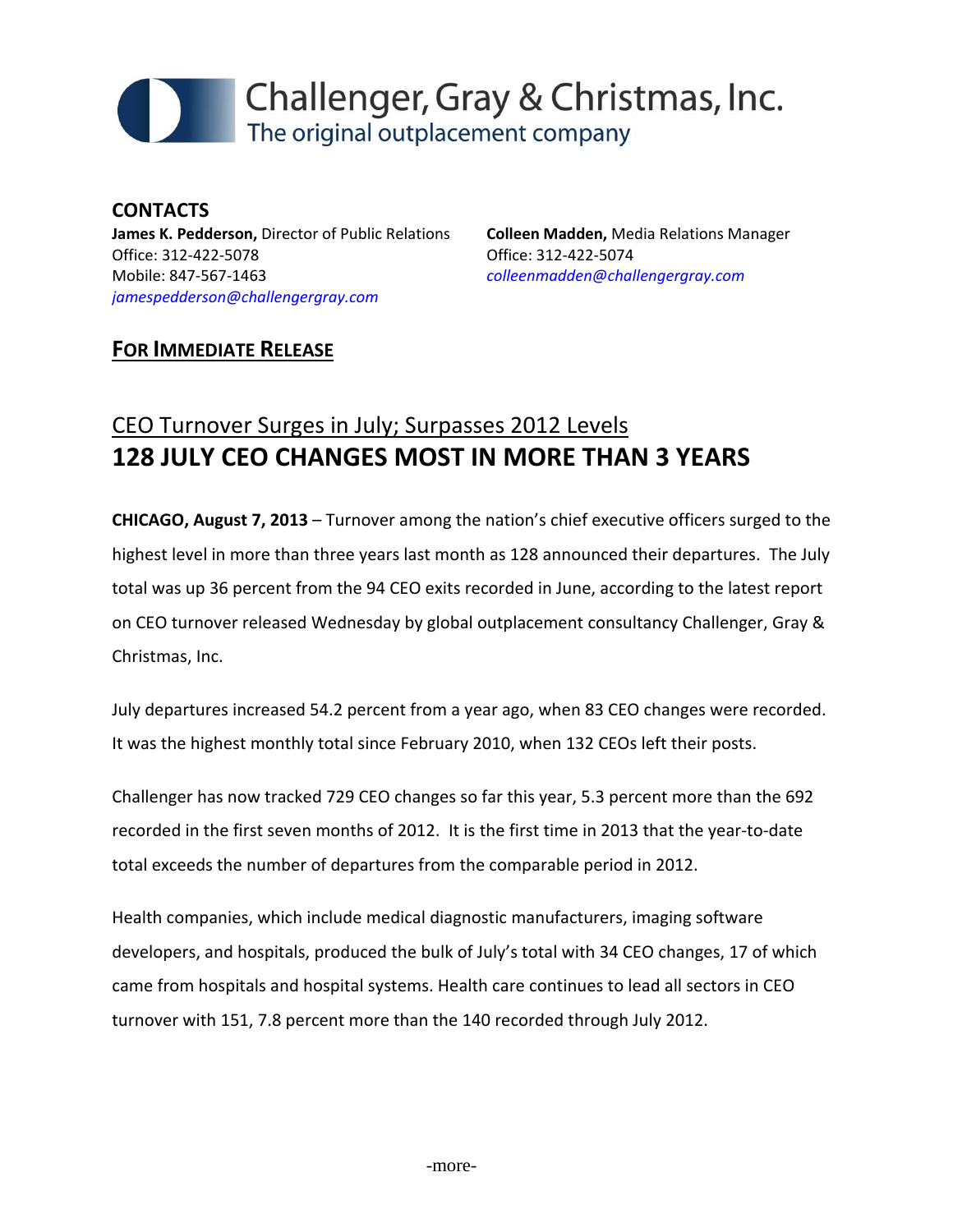Government and non‐profit organizations announced 20 CEO changes in July and 98 for the year, virtually equal to the 94 departures recorded through the first seven month of 2012. Financial firms follow with 19 chief executive changes in July and 92 for the year, a whopping 61.4 percent increase from the 57 financial CEO changes tracked through July of 2012.

Companies in the computer industry announced 15 CEO departures in July bringing the year‐to‐ date total to 77, 10 percent more than the 70 announced through July of last year. One of the most notable CEO changes last month came from struggling game developer Zynga, who replaced founder Mark Pincus with former Xbox head Don Mattrick.

"Some companies saw their fiscal year come to an end on June 30. So, it is not unusual to see some volatility as organizations reassess leadership and make changes, based on financial performance over the previous year. Chief executives are particularly vulnerable when the fiscal year-end results are not very positive. There were at least three CEO changes last month amid poor financial performance, including Zynga," said John Challenger, chief executive officer of Challenger, Gray & Christmas.

Retirement was the most oft-cited reason for leaving in July, as 41 CEOs announced they would retire bringing the year-to-date total to 162. Resignation followed with 30, but is the most used reason so far in 2013 with 202. The number of chief executives stepping down, usually staying with the organization as chairman of the board, a director, or in some executive capacity, totals 130 so far this year, including 19 in July. Another 102 CEOs found new positions in other companies this year, 14 of whom occurred in July.

# # #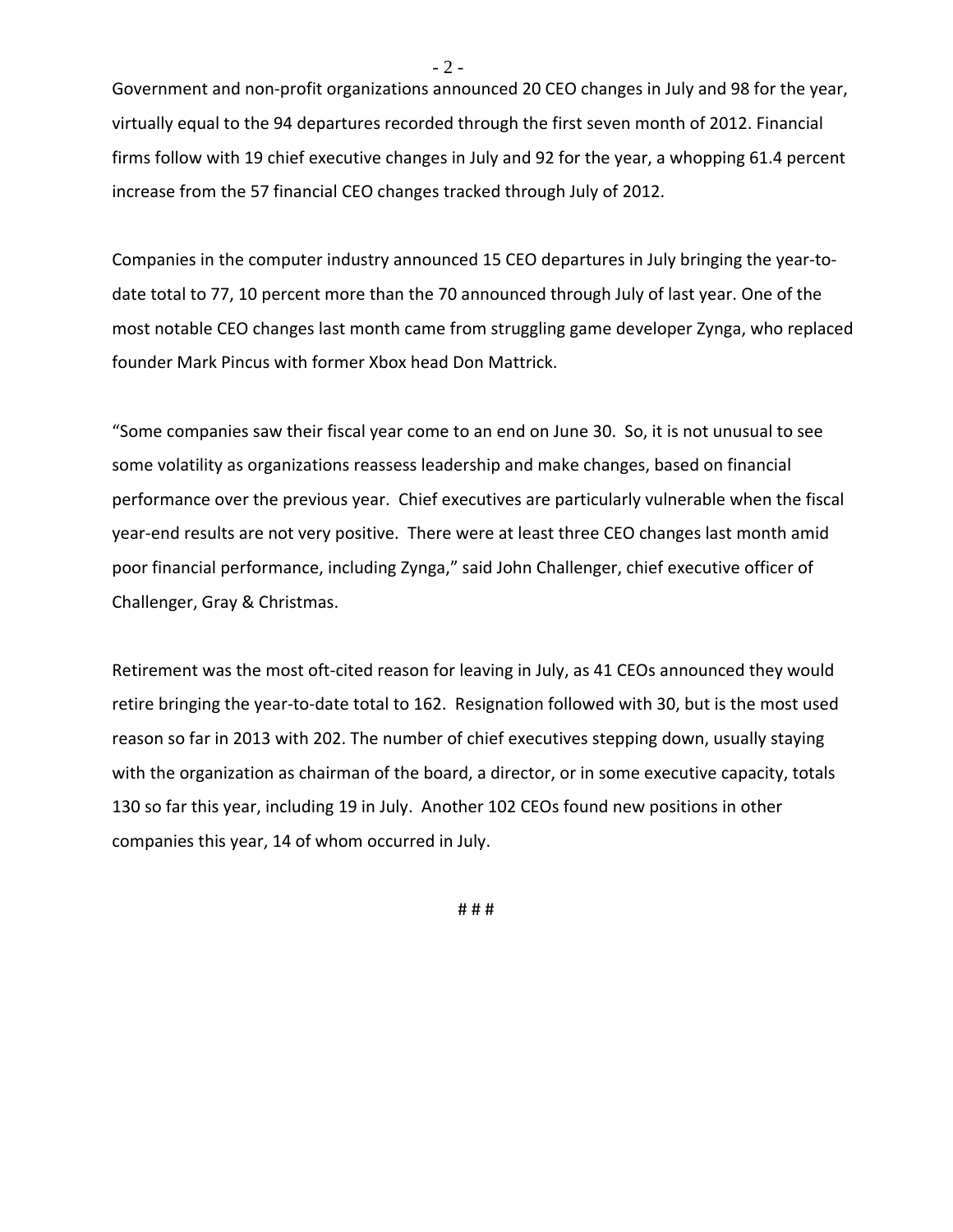#### **CHIEF EXECUTIVE DEPARTURES**

|                 | 2013 | 2012  | 2011  | 2010  | 2009  | 2008  | 2007  |
|-----------------|------|-------|-------|-------|-------|-------|-------|
| January         | 113  | 123   | 96    | 89    | 113   | 134   | 114   |
| <b>February</b> | 110  | 104   | 92    | 132   | 82    | 114   | 127   |
| <b>March</b>    | 86   | 94    | 99    | 119   | 114   | 123   | 103   |
| <b>April</b>    | 94   | 90    | 103   | 101   | 78    | 112   | 126   |
| May             | 104  | 99    | 103   | 125   | 115   | 115   | 144   |
| June            | 94   | 99    | 113   | 107   | 105   | 126   | 105   |
| July            | 128  | 83    | 104   | 88    | 126   | 124   | 88    |
| <b>August</b>   |      | 104   | 104   | 95    | 101   | 144   | 124   |
| September       |      | 95    | 108   | 111   | 105   | 140   | 112   |
| <b>October</b>  |      | 108   | 91    | 81    | 89    | 125   | 96    |
| <b>November</b> |      | 112   | 82    | 79    | 94    | 104   | 132   |
| <b>December</b> |      | 103   | 83    | 107   | 105   | 123   | 85    |
| <b>TOTAL</b>    | 729  | 1,214 | 1,178 | 1,234 | 1,227 | 1,484 | 1,356 |
|                 |      |       |       |       |       |       |       |

**Challenger, Gray & Christmas, Inc.©** 

#### **CHIEF EXECUTIVE DEPARTURES**

**Public vs. Private**

|         | $13$ -July | <b>2013 YTD</b> | <b>2012 YTD</b> |
|---------|------------|-----------------|-----------------|
| Private | 101        | 584             | 477             |
| Public  | 77         | 145             | 132             |

**Copyright 2013 Challenger, Gray & Christmas, Inc.**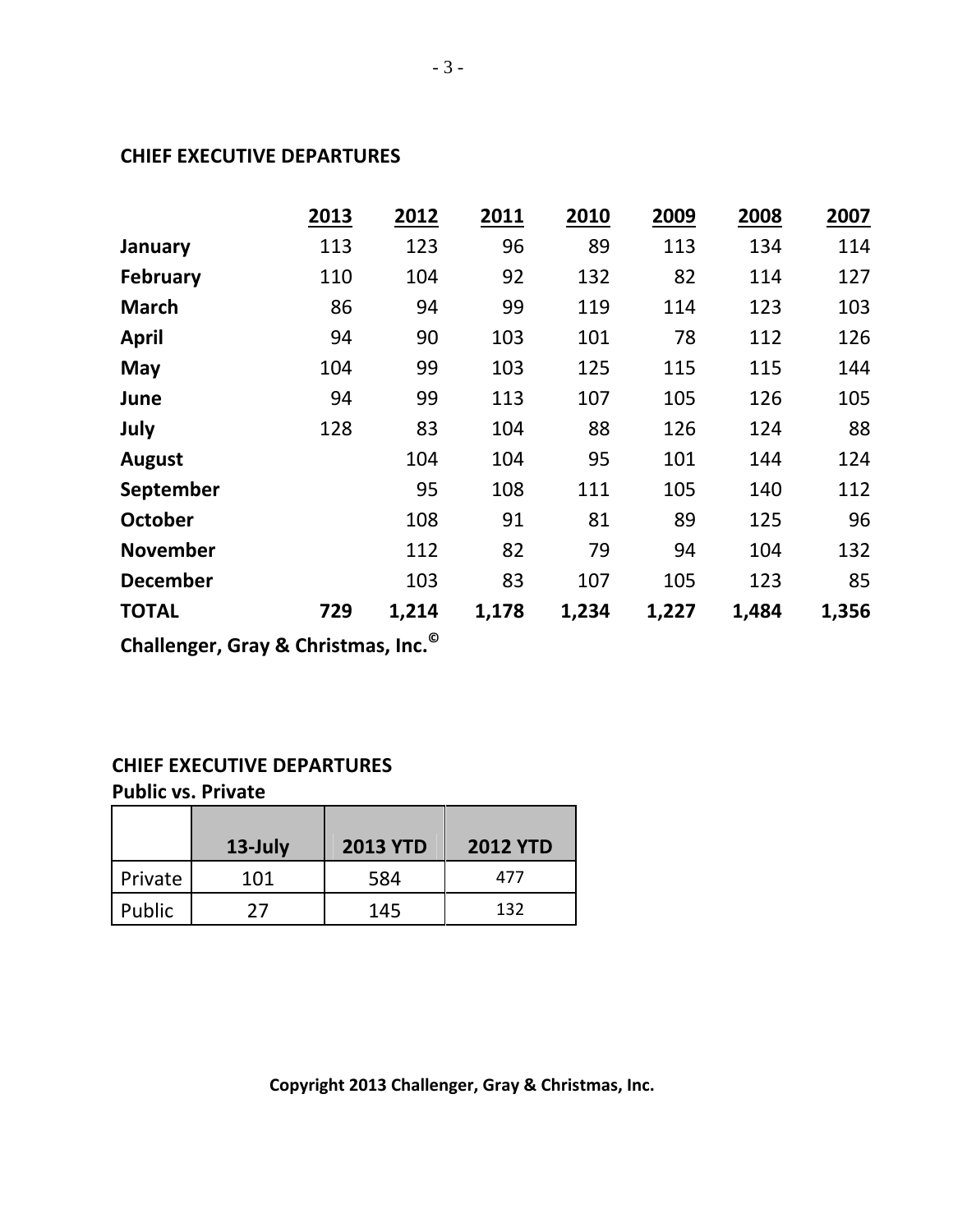# **CEO DEPARTURES By Industry**

|                             | $12$ -Jul      | 13-Jun         | $13$ -Jul      | <b>12-YTD</b>  | <b>13-YTD</b>  |
|-----------------------------|----------------|----------------|----------------|----------------|----------------|
| Aerospace/Defense           |                | 1              |                | 8              | 7              |
| Apparel                     | $\mathbf{1}$   |                | 1              | 1              | 4              |
| Automotive                  | $\mathbf{1}$   | $\overline{2}$ | 1              | 6              | 9              |
| Chemical                    |                | $\mathbf{1}$   |                | $\overline{4}$ | $\overline{2}$ |
| Commodities                 |                |                | 3              | $\overline{2}$ | 3              |
| Computer                    | 9              | 3              | 15             | 70             | 77             |
| Construction                | $\overline{2}$ | $\mathbf{1}$   | 1              | 10             | $\overline{7}$ |
| <b>Consumer Products</b>    | 3              | $\mathbf{1}$   | $\overline{2}$ | 18             | 14             |
| Electronics                 | $\mathbf{1}$   | $\overline{2}$ |                | 16             | 12             |
| Energy                      | 3              | 4              | $\overline{2}$ | 31             | 25             |
| Entertainment/Leisure       | 4              | $\overline{2}$ | 5              | 27             | 29             |
| Financial                   | 9              | 8              | 19             | 57             | 92             |
| Food                        | 3              | $\overline{2}$ | $\overline{1}$ | 16             | 24             |
| Government/Non-Profit       | 11             | 21             | 20             | 94             | 98             |
| <b>Health Care/Products</b> | 13             | 22             | 34             | 140            | 151            |
| <b>Industrial Goods</b>     | $\overline{2}$ | 4              | $\overline{1}$ | 17             | 19             |
| Insurance                   | 3              | $\overline{2}$ |                | 17             | 10             |
| Legal                       |                | $\overline{1}$ |                |                | $\overline{4}$ |
| Media                       | $\overline{2}$ | 3              | 3              | 20             | 18             |
| Pharmaceutical              | 4              |                | 6              | 29             | 23             |
| <b>Real Estate</b>          | $\mathbf{1}$   | $\mathbf{1}$   |                | 9              | 14             |
| Retail                      | 3              | $\overline{2}$ | $\overline{2}$ | 23             | 23             |
| <b>Services</b>             | 5              | 5              | 3              | 40             | 24             |
| Telecommunications          | $\overline{1}$ | $\mathbf{1}$   | 5              | 9              | 17             |
| Transportation              | $\mathbf{1}$   | 3              | $\overline{2}$ | 18             | 15             |
| Utility                     | $\mathbf{1}$   | $\overline{2}$ | $\overline{2}$ | 10             | 8              |
| <b>TOTAL</b>                | 83             | 94             | 128            | 692            | 729            |